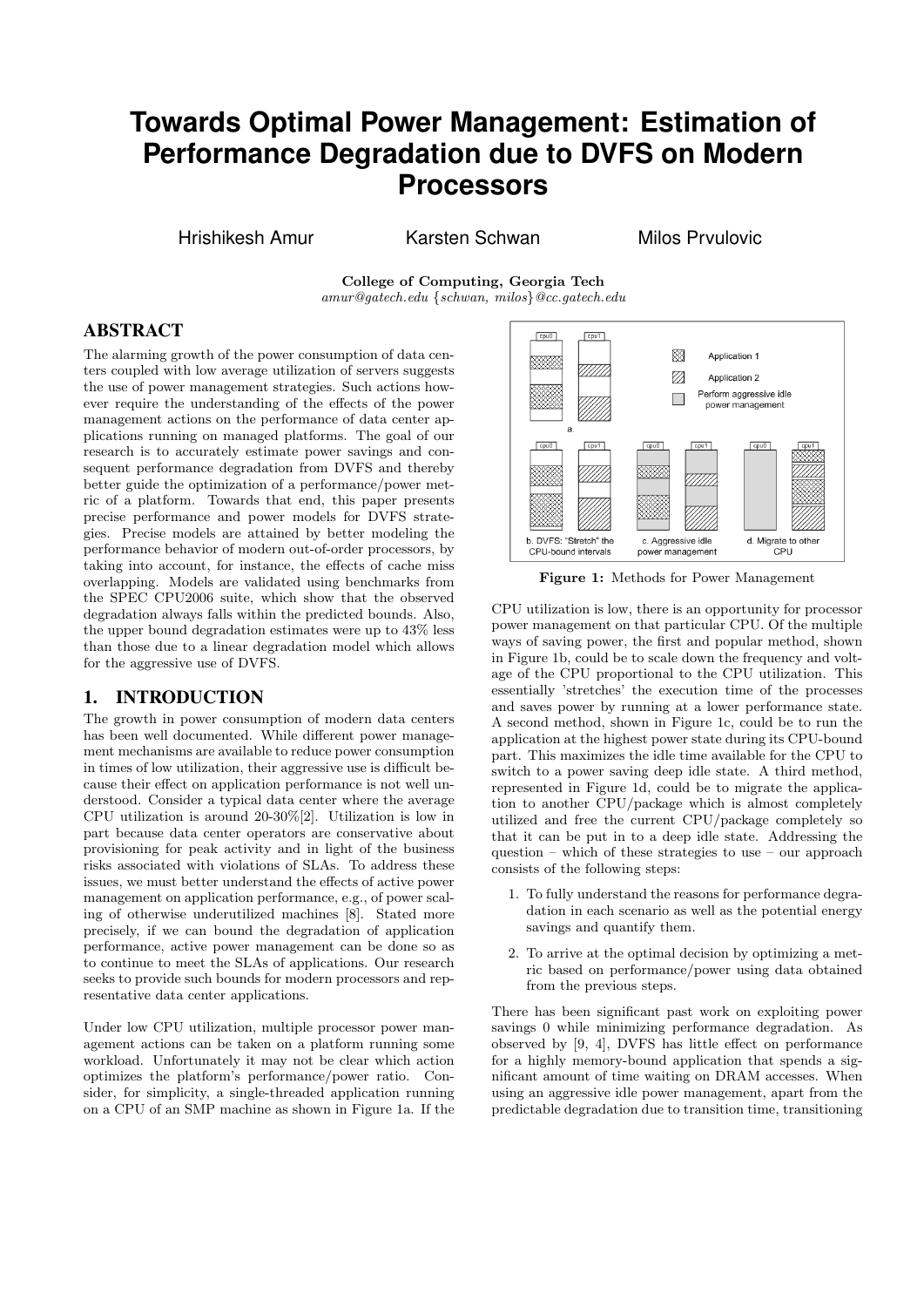to a deep idle state might show unexpected degradation of performance due to loss of cache contents since deeper idle states save power by flushing and then turning off cache levels progressively. The performance degradation then, would be dependent on the cache-resident working set size of the application [1], so a strategy purely based on the transition times would not yield accurate results. Srinivasan, et al [10] point out that, when consolidating tasks on to a smaller number of CPUs, it is also important to migrate timerhandling and interrupt-handling responsibilities to fully reap the benefits of consolidation.

Using the insights reported above, our research is developing a model that provides quantitative estimates of the performance degradation associated with the methods for power savings reviewed above. Our first step in this research considers DVFS, providing upper bounds on degradation that can then be used to guarantee operation within the limits of application SLAs. Technical contributions include the ability to calculate bounds on degradation for modern out-oforder processors, in contrast to prior work by Choi, et al [4] who use on/off-chip execution time ratios to drive DVFS policies in the embedded space. In addition:

- 1. We accurately estimate the bounds on potential performance degradation from DVFS, using a performance model that incorporates the significant effects of outof-order execution, a standard feature on modern processors. We find that ignoring these effects could cause prediction errors of up to 20%.
- 2. We evaluate our model using benchmarks from the SPEC CPU2006 suite and show that the observed degradation falls within the calculated bounds. We also show that our method decreases the upper bound predicted value by up to 43% as compared to linear degradation models.
- 3. We model potential power savings by actual power measurements, accounting for the effects of processor topology. This information along with the predicted performance degradation makes it possible to compute a performance/power metric that can then be used as a basis for comparing different power management strategies.

## 2. BACKGROUND AND DEFINITIONS

#### 2.1 Performance Degradation

The performance degradation  $d<sub>S</sub>$  of an application due to some power management strategy  $S$  is defined as:

$$
d_S = \frac{t_S - t_0}{t_0} \tag{1}
$$

Where,  $ts$  is the total execution time with strategy  $S$  and  $t_0$  is the total execution time when running at maximum performance. The remainder of this paper differentiates observed quantities from others, using the  $bar$  as in  $U$  to indicate observed (i.e., not calculated) for clarity.

#### **2.2**  $T_{onchip}$  and  $T_{offchip}$

The CPU utilization of an application consists of: (i) instructions that execute on the CPU or memory instructions

that hit in any of the cache levels up to the last level onchip cache(LLOC), termed  $T_{onchip}$ ; (ii) the other fraction of CPU utilization that consists of memory accesses that hit in cache levels lower than the LLOC or progress to the DRAM, termed as  $T_{offchip}$ . This makes it clear that the Tonchip fraction is precisely the part of the CPU utilization that is affected directly by degradation due to DVFS. Thus for an application s,

$$
T_{onchip}(s) = t_{CPU} + \sum_{i=1}^{N_{LLOC}} t_{L_i}
$$
\n(2)

$$
T_{offchip}(s) = \sum_{i=N_{LLOC+1}}^{N_{LLC}} t_{L_i} + t_{MEM}
$$
 (3)

$$
\bar{U}(s) = T_{onchip}(s) + T_{offchip}(s)
$$
\n(4)

Where  $\bar{U}(s)$  the observed CPU utilization and  $t_{CPU}$ ,  $t_{MEM}$ and  $t_{L_i}$  are the times per second spent executing on the CPU, waiting for memory accesses to complete and the hitting in cache level  $L_i$  respectively and  $N_{LLOC}$  and  $N_{LLC}$  are the levels of the last-level on-chip cache and last-level cache. Since these terms cannot directly be measured on most platforms we must estimate  $T_{onchip}$  and  $T_{offchip}$ . Consider, for example, a memory configuration with  $L_1$  and  $L_2$  on-chip caches. In this case, the value of  $T_{onchip}$  will depend on the distributions of the times spent executing on the CPU, hitting in  $L_1$  and  $L_2$  caches respectively. These values cannot be derived from directly observable performance events like cache misses because there exists considerable parallelism in the servicing of misses. For example, the time taken to service  $N L_1$  misses can vary significantly depending on the degree of overlap of the misses. Therefore these effects clearly cannot be ignored.

#### 3. PERFORMANCE DEGRADATION

The performance degradation of an application can be accurately predicted if the  $T_{onchip}$  and  $T_{offchip}$  of the application are known. To empirically derive this relation we profile the machine with a synthetic benchmark. The benchmark models a throughput-based application for which the  $T_{onchip}$ and  $T_{offchip}$  can be set. By making multiple runs with different values of  $T_{onchip}$  and  $T_{offchip}$  we measure the performance degradation experienced when changing the frequency of the CPU from  $f_0$  to  $f$ ,  $(f \leq f_0)$ . From this empirical data we derive the expression for percentage degradation d in terms of  $T_{onchip}$  and  $T_{offchip}$  where d:

$$
d = \alpha_{f_0, f} T_{onchip} + \beta_{f_0, f} T_{offchip} \tag{5}
$$

As expected,  $\alpha_{f_0,f} \approx f_0/f - 1$  and  $\beta_{f_0,f} \approx 0$  which means that the linear degradation affects only the on-chip execution. The  $T_{onchip}$  and  $T_{offchip}$  values for an application can be quite difficult to determine since most processors do not allow the required quantities to be directly measured using performance counters. However almost all processors support the measurement of (i) the total number of instructions completed and (ii) the cache misses experienced at different levels of the cache. We use these facts as explained next.

#### 3.1 Using LLOC misses

To estimate  $T_{\text{offchip}}$  of an application s, consider that the sole cause of LLOC misses is the off-chip execution. Therefore, there is a strong correlation between the number of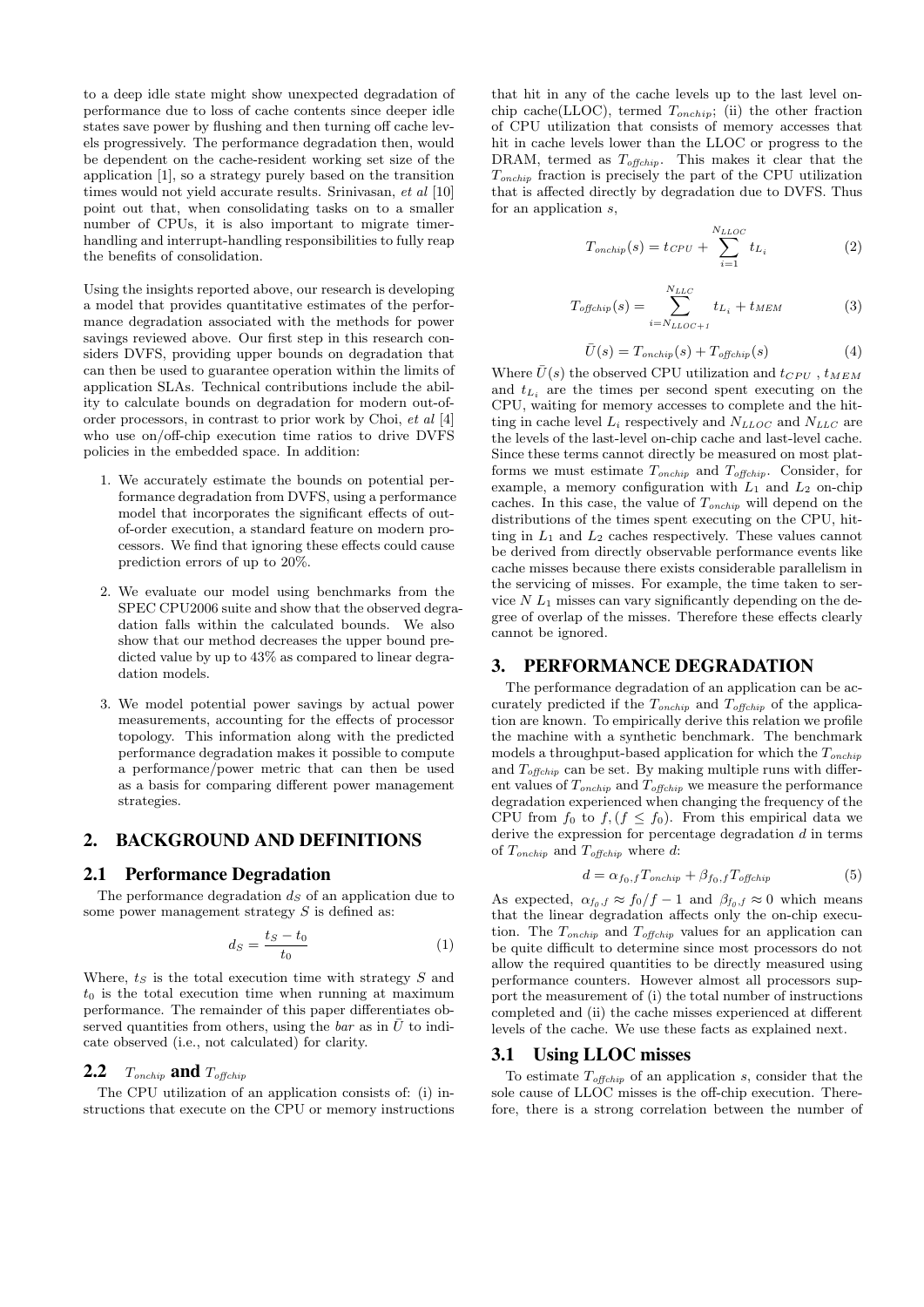| Benchmark      | $T_{onchip}$ | $T_{\mathit{offchip}}$ | Residency <sup>1</sup> | $Overlap^2$ |
|----------------|--------------|------------------------|------------------------|-------------|
| $SLLOC + 1$    |              | 1.0                    | $LLOC + 1$             | Maximal     |
| SDRAM          |              | 1.0                    | <b>DRAM</b>            | No          |
| $S_{\it peak}$ | 1.0          | 0.0                    | $CPU/L_1$              | Maximal     |
| SLLOC          |              | $0.0\,$                | LOC                    | Nο          |

Table 1: Synthetic benchmarks for boundary cases

LLOC misses and  $T_{\text{offchip}}$ :

$$
\bar{x}_{LLOC} = x(s) T_{offchip}(s) \tag{6}
$$

where,  $\bar{x}_{LLOC}$  is the number of data LLOC misses and  $x(s)$ denotes the number of LLOC misses per second that would have been seen for application s had  $T_{offchip}(s) = 1$ . To calculate  $T_{offchip}(s)$  we obtain an estimate for  $x(s)$  using bounds obtained from profiling the memory hierarchy with synthetic benchmarks. Estimating  $x(s)$  however, presents some interesting problems. Consider the situation where, for a given number of LLOC misses, all the misses are serviced at level  $N_{LLOC} + 1$ . Then the time taken(and the hence the  $T_{offchip}$ ) would be much less than the case where all the misses go down to DRAM. We call this the effect of residency. It seems that it is at least possible, if not expensive, to determine the value of  $x(s)$  exactly by measuring the cache misses at each level between  $N_{LLOC}$  and DRAM and then calculate a weighted average. But memory hierarchies associated with modern processors are sophisticated enough to allow significant overlapping of misses at each level of the hierarchy. The resulting problem is that the time spent in each level can no longer be derived from performance events like the cache misses at each level because the degree of overlapping of the misses could change the time significantly. This is called the effect of overlap. To address these issues, we find the two extreme cases and express both effects, residency and overlap, by using an *off-chip overlap factor*  $\theta(s)$ . It will be seen in this and later sections that residency and overlap are recurring themes that affect  $T_{onchip}$  and  $T_{offchip}$  in a significant manner.

The synthetic benchmarks used,  $s_{LLOC+1}$  and  $s_{DRAM}$ , are shown in Table 1. The lower bound on  $T_{offchip}$  is obtained from using the application  $s_{LLOC+1}$  because all memory accesses hit in level  $N_{LLOC} + 1$  and there is no dependence between the accesses, which allows for maximal overlap. The number of LLOC misses seen for application  $s_{LLOC+1}$  is termed  $x_{LLOC+1}$ . The upper bound is obtained from the application  $s_{DRAM}$ , where all accesses go to DRAM and there is explicit dependence between the accesses which prevents overlap. The number of LLOC misses seen for application  $s_{DRAM}$  is termed  $x_{DRAM}$ . Figure 2 shows the two synthetic benchmarks on a platform which has no off-chip caches, so  $N_{LLOC} = N_{LLC}$ . Therefore, since this case merely represents the presence vs. absence of overlap, the significant effects of overlap can be seen which clearly cannot be ignored.

The constants  $x_{LLOC+1}$  and  $x_{DRAM}$  obtained by profiling with the synthetic benchmarks are characteristics of only the memory hierarchy and therefore for any application s,  $x(s)$  is a weighted average of  $x_{LLOC+1}$  and  $x_{DRAM}$ :

$$
x(s) = \theta(s)x_{LLOC+1} + (1 - \theta(s))x_{DRAM}
$$
 (7)



Figure 2: Variation of LLOC misses with  $T_{offchip}$  to show the effect of overlap with  $s_{LLOC+1}$  and  $s_{DRAM}$ 

where,  $\theta(s) \in [0, 1]$  is the *off-chip overlap factor*. From Equations 6 and 7, we derive:

$$
\theta(s) = \frac{\bar{x}_{LLOC} - T_{offchip}(s)x_{LLOC+1}}{T_{offchip}(s)(x_{DRAM} - x_{LLOC+1})}
$$
(8)

The *off-chip overlap factor* is a measure of both the overlap that exists among the off-chip cache levels and memory as well as the distribution of accesses hitting in each level.

## 3.2 Using the Total Instructions Completed per Second(IPS)

The intuition behind using the total IPS is that it consists of instructions that were completed on-chip and instructions(memory accesses) that went off-chip. This is useful because the instructions executed in the two cases are proportional to the  $T_{onchip}$  and  $T_{offchip}$  respectively. By dividing the observed IPS into on-chip and off-chip instructions, we can hope to estimate  $T_{onchip}$  and  $T_{offchip}$ . We point out that the effects of residency and overlap, as seen before, also make the estimation of the on-chip and off-chip execution difficult.

To calculate the contribution to the total IPS from the offchip execution,  $i_{offchin}(s)$ , we follow a similar procedure as before to obtain the bounds. So  $i_{LLOC+1}$  and  $i_{DRAM}$  represent the IPS for applications  $s_{LLOC+1}$  and  $s_{DRAM}$ . We argue that the *off-chip overlap factor*  $\theta(s)$  calculated for LLOC misses can also be used as the factor in the calculation of the convex combination of  $i_{LLOC+1}$  and  $i_{DRAM}$ , since the instructions that contribute to the off-chip execution of the application are the very same instructions that were counted as LLOC misses. So had the application s run with  $T_{offchip}(s) = 1$ , the IPS would have been:

$$
\hat{i}_{offchip}(s) = \theta(s)i_{LLOC+1} + (1 - \theta(s))i_{DRAM}
$$
 (9)

Therefore the IPS due to off-chip execution for application s when running normally with  $T_{offchip} = T_{offchip}(s)$  is:

$$
i_{offchip}(s) = \hat{i}_{offchip}(s)T_{offchip}(s)
$$
\n(10)

It is not possible to directly measure the contribution to the observed IPS from on-chip execution. This is because the exact distribution of the times spent executing on the CPU and hitting in on-chip caches  $L_1, ..., L_{N_{LLOC}}$  is difficult to estimate. Further, even if the hit/miss counts for each

 $^1\rm{Shows}$  which level of the cache the memory accesses hit in. <sup>2</sup>Maximal overlap corresponds to completely independent memory accesses and no overlap to fully dependent ones.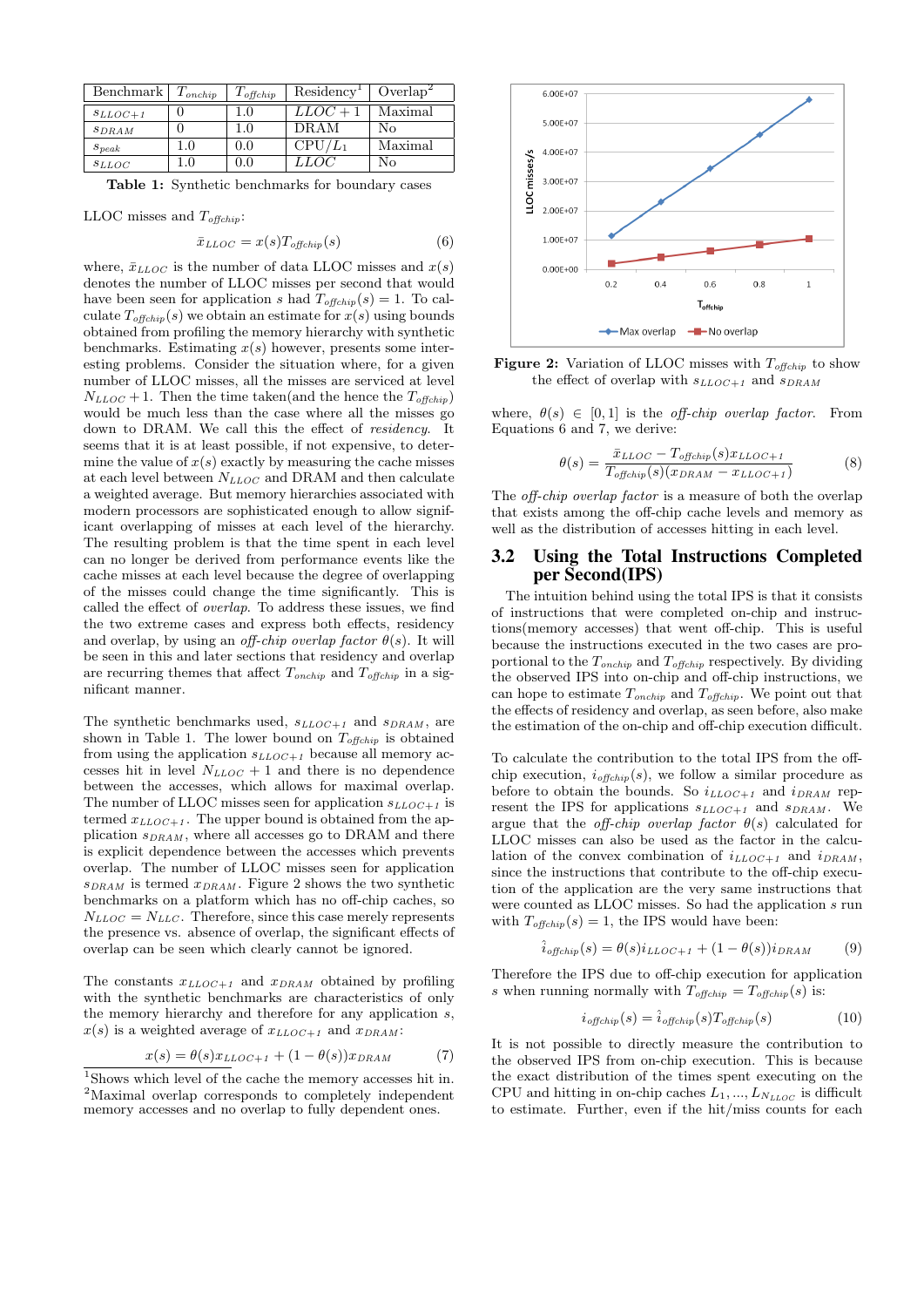level of the cache hierarchy were known, the overlap between the misses makes it impossible to measure the times spent hitting in each level. Therefore, we use benchmarks shown in Table 1 to establish bounds on  $T_{onchip}$ . The lower bound on  $T_{onchip}$  will occur when the IPS of the system hits the peak value  $i_{peak}$ . The upper bound occurs in the case of application  $s_{LLOC}$  where the on-chip execution is entirely due to memory access instructions that hit in the LLOC with no overlap of memory accesses, and the IPS in this case is  $i_{LLOC}$ . Therefore for any application s the expected IPS had it run with  $T_{onchip} = 1$  would be a weighted average of  $i_{peak}$  and  $i_{LLOC}$ ,

$$
\hat{i}_{\text{onchip}}(s) = \lambda(s)i_{\text{peak}} + (1 - \lambda(s))i_{\text{LLOC}} \tag{11}
$$

where,  $\lambda(s) \in [0, 1]$  is the *on-chip overlap factor*. The contribution to the observed IPS for application s from the on-chip execution running with  $T_{onchip} = T_{onchip}(s)$  is:

$$
i_{onchip}(s) = \hat{i}_{onchip}(s)T_{onchip}(s)
$$
\n(12)

Also,

$$
\bar{i}(s) = i_{\text{onchip}}(s) + i_{\text{offchip}}(s) \tag{13}
$$

where  $\bar{i}(s)$  is the observed IPS for application s. From Equations 8,10,11,12 and 13 we derive an expression for the  $T_{\text{offchip}}$  of application s:

$$
T_{offchip}(s) = \frac{\acute{x}\left(i_{onchip}(s) + i_{DRAM} - \bar{i}(s)\right) + i\bar{x}(s)}{i_{onchip}(s)\acute{x} + x_{DRAM}\acute{i}} \tag{14}
$$

where,  $\acute{x} = x_{LLOC+1} - x_{DRAM}$  and  $\acute{i} = i_{LLOC+1} - i_{DRAM}$ . We estimate the bounds on  $T_{offchip}$  by using the fact that  $\lambda(s) \in [0,1].$  To calculate the upper bound on  $T_{offchip}$ , we set  $\lambda(s) = 1$  (or  $i(s) = i_{peak}$ ) and setting  $\lambda(s) = 0$  (or  $i(s) = i_{LLOC}$  yields the lower bound for the  $T_{offchip}$ . We use Equation 4 to obtain corresponding  $T_{onchip}$  values and Equation 5 to evaluate the bounds for degradation.

#### 4. POTENTIAL SAVINGS IN POWER

To determine the utility of a power management strategy, one must estimate the expected savings in power. One might expect the system power to decrease with a decrease in Pstate, but the reality is that the topology of the processors plays a significant part. For example, multi-core platforms, such as the Xeon 5100 series[6], have hardware logic that coordinates between the voltage levels requested by each of the cores on the chip and selects the highest one for the processor package. To take into account the topology of system

| Processor P-states | Power(W) |                      |                  |     |
|--------------------|----------|----------------------|------------------|-----|
| $Package_0$        |          | Package <sub>1</sub> |                  |     |
| $\overline{CPU}_0$ | $CPU_1$  | CPU <sub>2</sub>     | CPU <sub>3</sub> |     |
| P0                 | P0       | P <sub>0</sub>       | P0               | 267 |
| P <sub>0</sub>     | P2       | P0                   | P <sub>2</sub>   | 267 |
| P0                 | Pθ       | P1                   | P1               | 258 |
| P0                 | P0       | P <sub>2</sub>       | P <sub>2</sub>   | 252 |
| P <sub>1</sub>     | P1       | P1                   | P <sub>1</sub>   | 248 |
| P <sub>1</sub>     | P2       | P1                   | P <sub>2</sub>   | 248 |
| P1                 | Ρ1       | P2                   | P <sub>2</sub>   | 242 |
| P2                 | P2       | P2                   | P <sub>2</sub>   | 234 |

Table 2: System power consumption for some configurations of P-states.

processors, we profile the system by measuring the system power for different configurations of the performance states for the CPUs. Table 2 provides the power profile associated with different configurations for our platform. We can see, for instance, that there is no advantage in reducing the P-state of  $CPU_1$  if  $CPU_0$  is at a higher P-state. Although the profiled machine is not very power efficient, the measurements demonstrate the importance of considering the topology of the system when building performance models. Power data is obtained using an Extech 380801 power analyzer which allows for out-of-band measurements.

#### 5. RESULTS

Experimental evaluations are conducted on a dual-core double-socket Xeon(Woodcrest) processor. The processor provides three P-states at frequencies 2.67GHz, 2.33GHz and 2.00GHz. The system has 8GB of memory. The cache hierarchy consists of a 32KB  $L_1$  instruction and data caches and a 4MB  $L_2$  cache. We use benchmarks from the SPEC CPU2006 suite to evaluate our method. The benchmarks are selected on the basis of the presence of off-chip execution. In the absence of or with little off-chip execution the performance degradation from decreasing the frequency from  $f_0$ to f becomes equal or very close to  $f_0/f - 1$  which is easy to predict. For the selected benchmarks, we estimate the bounds on performance degradation for the benchmarks by decreasing the P-state of the CPU from P0 to P1 and P2 and compare the predictions against the actual performance degradation. The two cases are shown in Figure 3(a) and Figure 3(b) respectively. It can be seen from the graphs that the observed degradation for both cases falls within the predicted bounds for all the benchmarks. This is result is important for several reasons. Firstly, it validates the performance degradation prediction model and provides an upper bound for degradation which may be used for operation within application SLAs. Secondly, if we compare our model to linear degradation models where the degradation is assumed to be equal to  $f_0/f - 1$ , we see up to 43% reduction in the upper bound of the predicted degradation. Thirdly, the large difference in certain cases(up to 20%) between the predicted lower and upper bounds implies that failing to account for the overlap could cause estimation to be wrong by as much. To calculate the performance/power metric for DVFS strategies we use the predicted value of performance degradation with power values obtained from the power profile generated for the system. This can then be used for comparison with other strategies.

#### 6. RELATED WORK

DVFS support is now commonly available on most modern processors. Various policies have been proposed in the past and these can be divided into static and dynamic policies depending on when decisions are made. Hsu and Kremer [5] study static compiler techniques while dynamic techniques using DVFS are explored by Wu et al [11], Nathuji et al [8]. Another approach to dynamically setting DVFS performance levels is to use Performance Monitoring Units(PMU) to detect when it is possible to achieve sublinear performance degradation. This technique has since been implemented on a number of platforms. Bellosa, et al. pioneered the development of energy models for the XScale architecture [3] and Isci, et al. build per-component power models